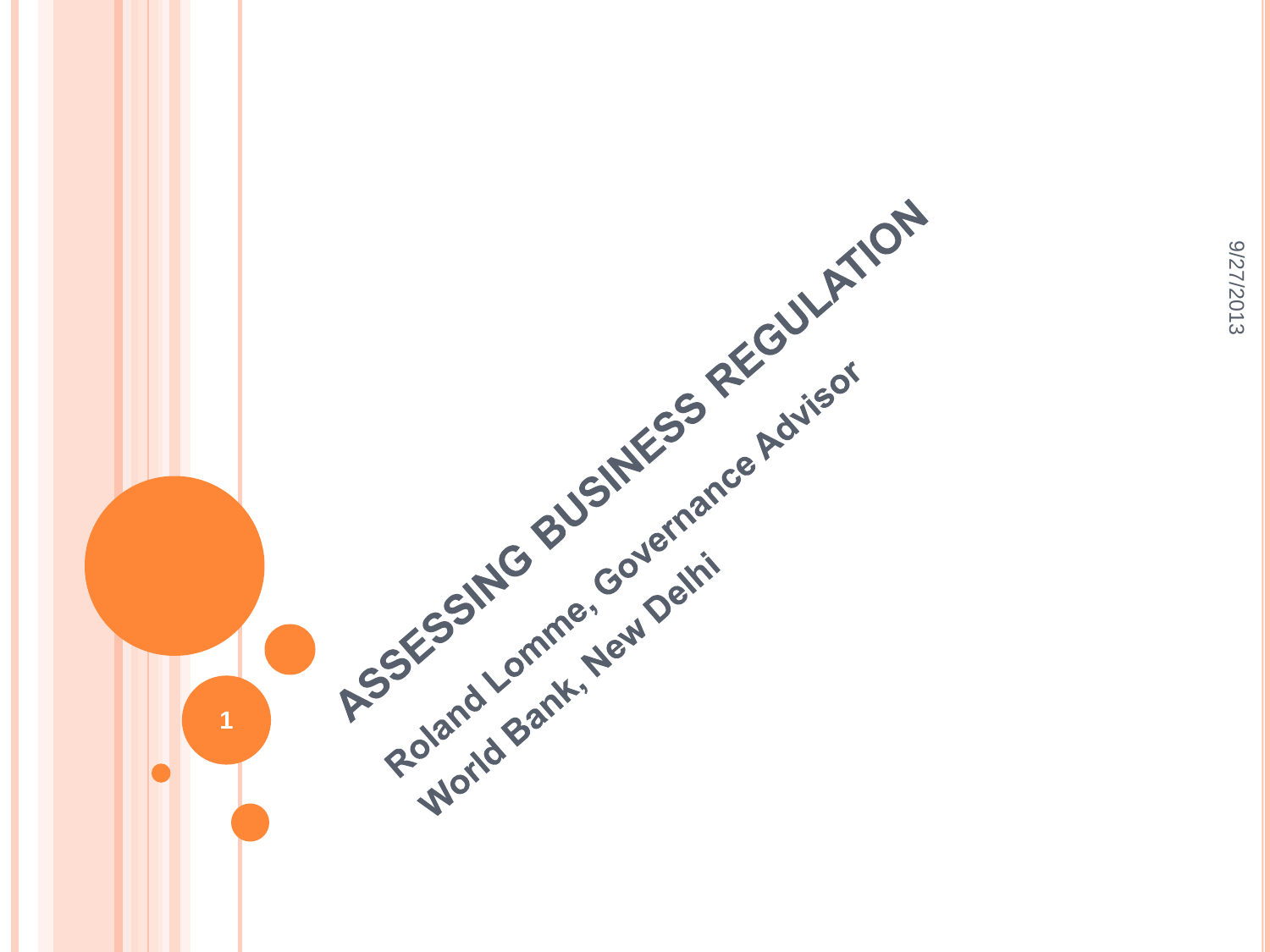# **BUSINESS REGULATION MATTERS**

#### **For competitiveness**

According to the IMF (Art IV report, 2012), "According to staff estimate, *reducing the average of each cost of doing business to the lowest among Indian cities is estimated to boost corporate investment by 3 to 3.5 percent* [and aggregate demand by 0.3 to 1.5 percent] *by raising profitability*". [\(IMF, 2012\)](http://www.imf.org/external/pubs/ft/wp/2012/wp1270.pdf)

#### **For Job creation**

Addressing the challenge of creating 70 to 100 million manufacturing jobs over a decade as per the 12<sup>th</sup> Plan (since manufacturing and domestic trade each contribute to only 16 to 17 percent of GDP as compared to 25 to 30 percent in other MIC

#### **For access to markets**

- Helping formalize the informal sector (by removing market entry barriers)
- Gender equality on labor markets

9/27/2013

8/27/2013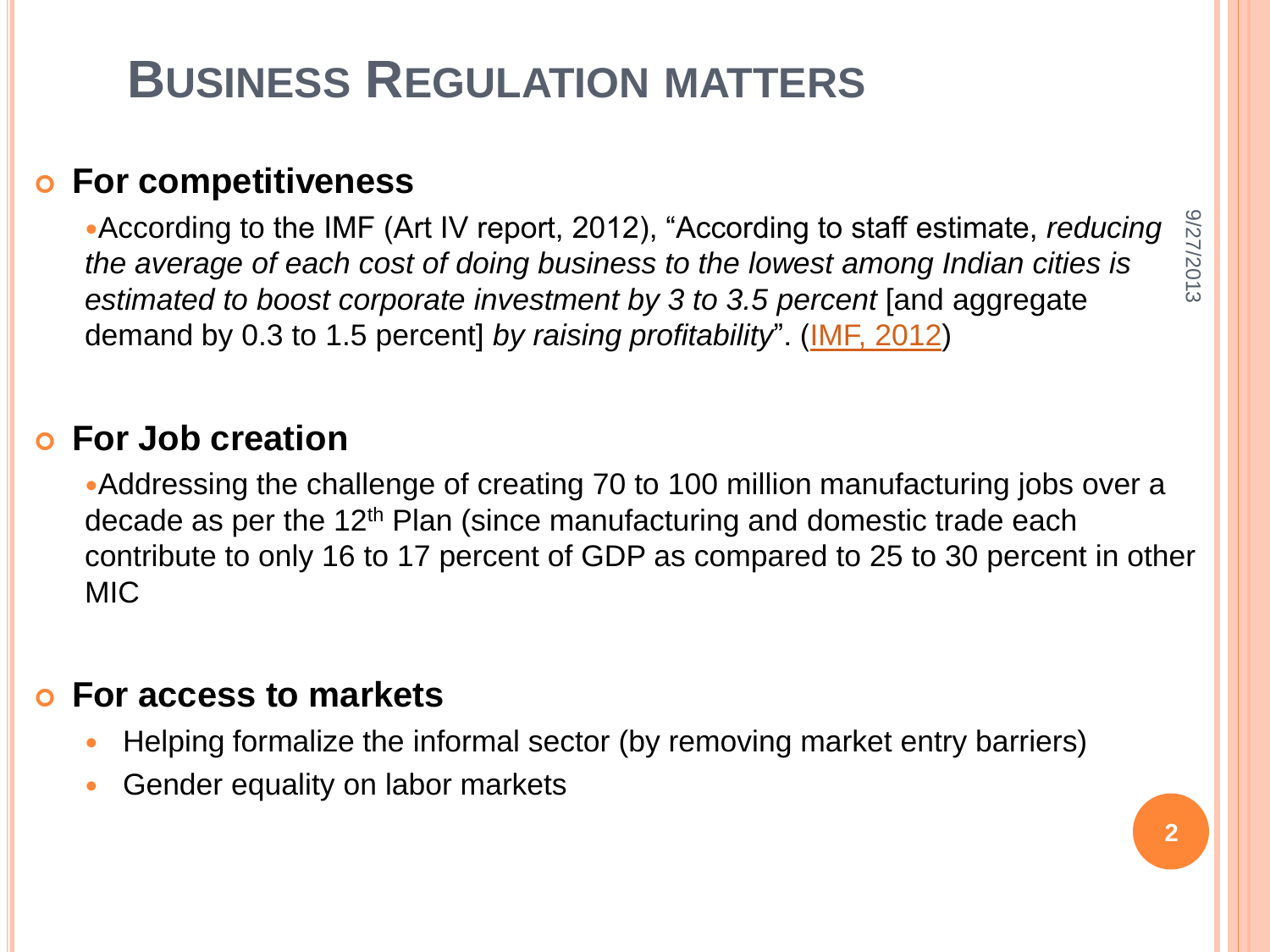## PERVASIVE INFORMALITY IN MANUFACTURING SECTOR

|                             | 1994-95 | 2000-01 | 2005-06 | <b>2010-11</b><br>$\frac{100}{120}$<br>$\frac{100}{120}$ |  |
|-----------------------------|---------|---------|---------|----------------------------------------------------------|--|
| <b>Firms (million)</b>      |         |         |         |                                                          |  |
| <b>Informal</b>             | 12.2    | 16.7    | 17.0    | 17.2                                                     |  |
| <b>Formal</b>               | 0.12    | 0.13    | 0.14    | 0.16                                                     |  |
| <b>Employment (million)</b> |         |         |         |                                                          |  |
| Informal                    | 29.1    | 36.3    | 36.1    | 34.8                                                     |  |
| <b>Formal</b>               | 9.2     | 7.9     | 9.1     | 11.8                                                     |  |

**Source: Estimates for the formal sector are from the** *Annual Survey of Industries* **(ASI), and for the informal sector from the National Sample Survey Organization (NSSO)**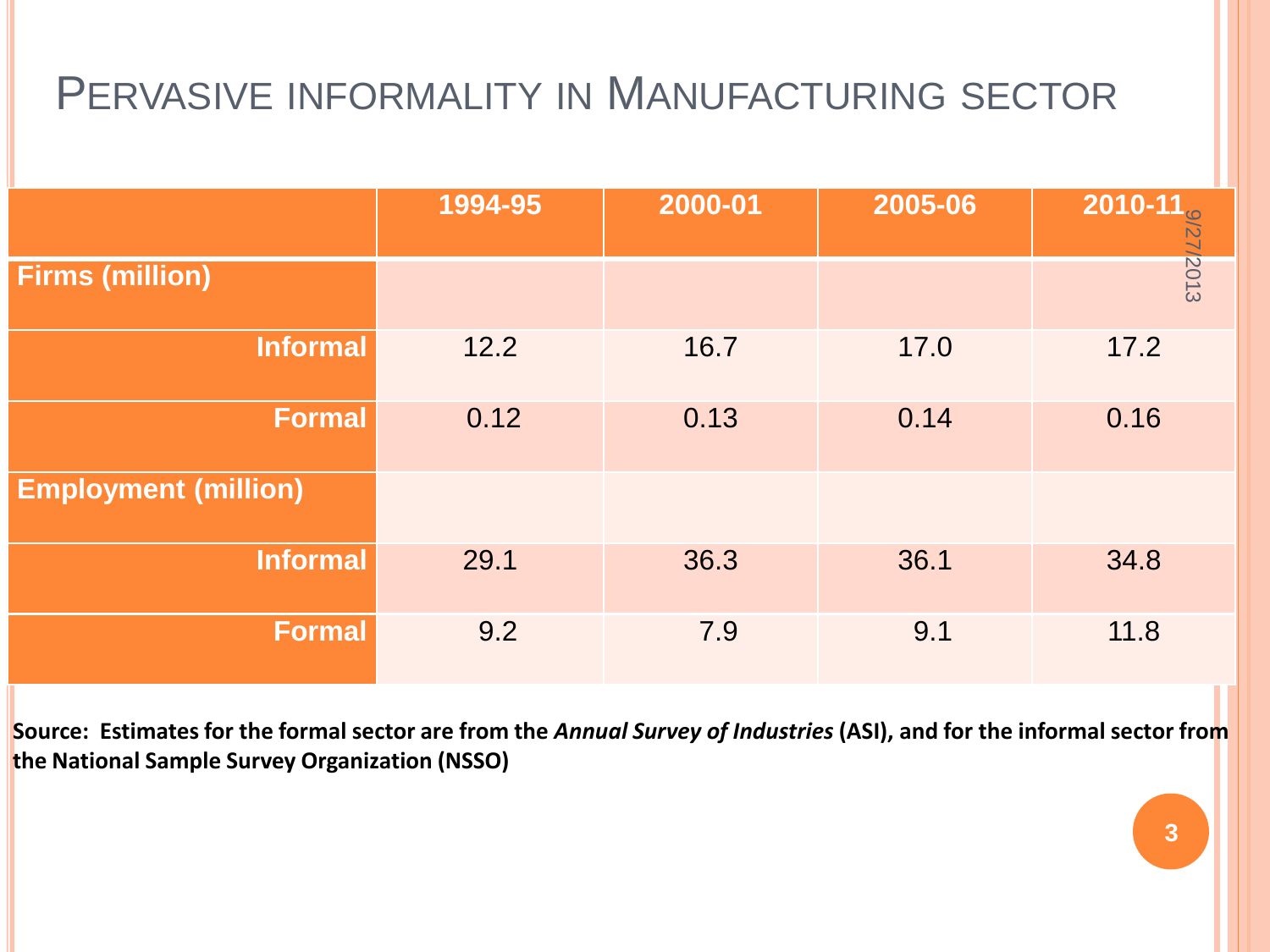### PERCEPTION MATTERS



India, 1996-2012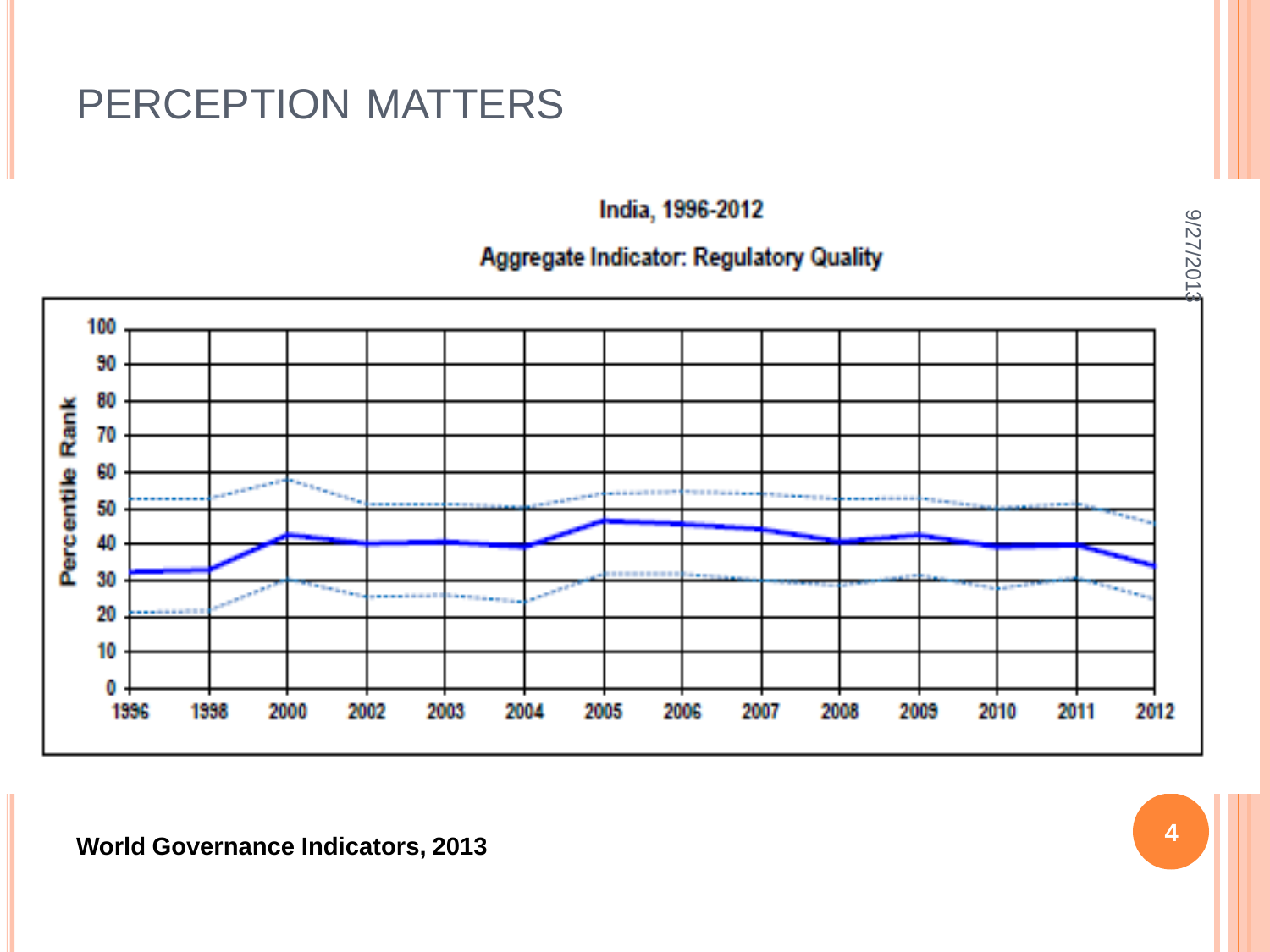## RANKING/SCORING MATTERS



**Global competitiveness report, WEF, 2013**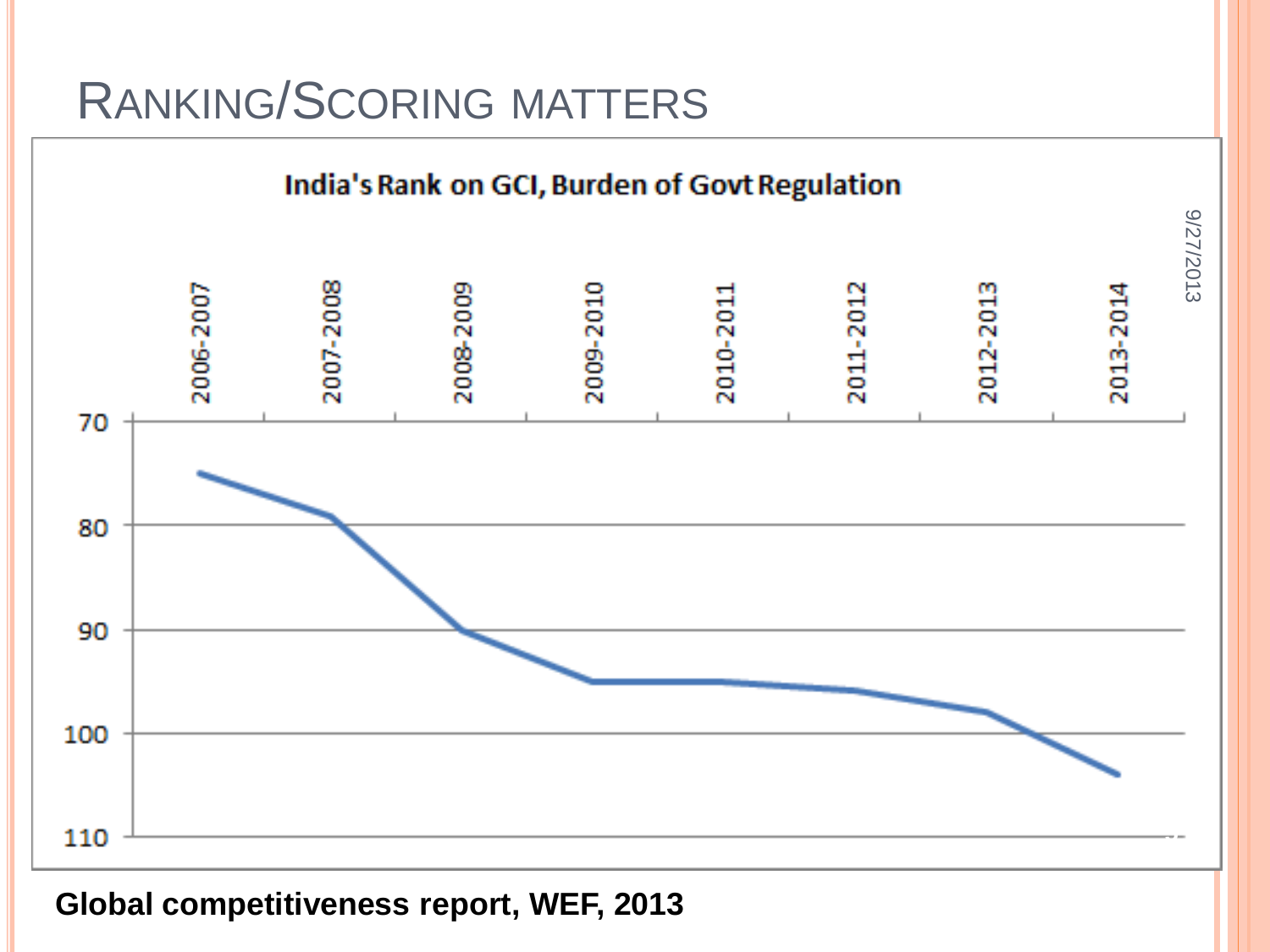### 3/27/2013 9/27/2013

# **MAKING SENSE OF OBJECTIVE INDICATORS**

#### **Assessing business regulation: a challenging exercise**

- A need for Cost/benefit analysis: e.g. legal security
- The risks of proxy indicators (Doing Business)
- The perverse incentives of rating exercises
- The incumbency bias (Lant Pritchett, 2010)
	- Statistical dispersion of respondents' answers to ES

#### **De facto vs. de Jure regulatory frameworks**

E.g. tax liabilities vs. effective tax rate (collected taxes minus tax expenditures)

#### **Accounting for rating misalignment across indicators:**

"Experienced policy implementation is about firms, not countries (…) there is massive variance across firms in their reported experiences (…) The typical variation across firms in the same country in experienced policy is of roughly similar magnitude to the entire cross-national variation in average policy experience." [L. Pritchett, 2010](http://www.hks.harvard.edu/fs/lpritch/NEW docs, ppts, etc/how business is done.pdf)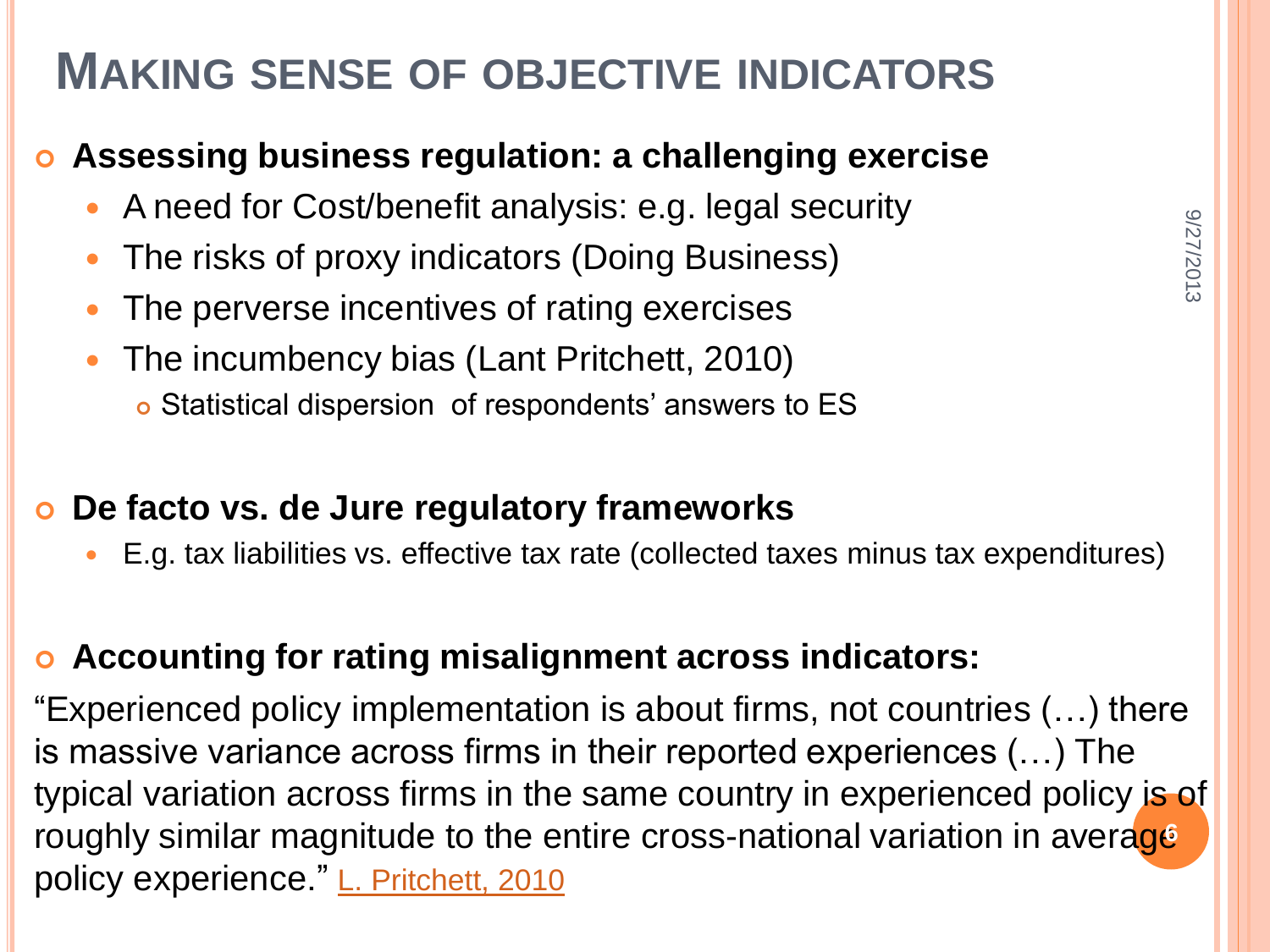### **ENFORCEMENT MATTERS: DE JURE VS DE FACTO BUSINESS REGULATION**

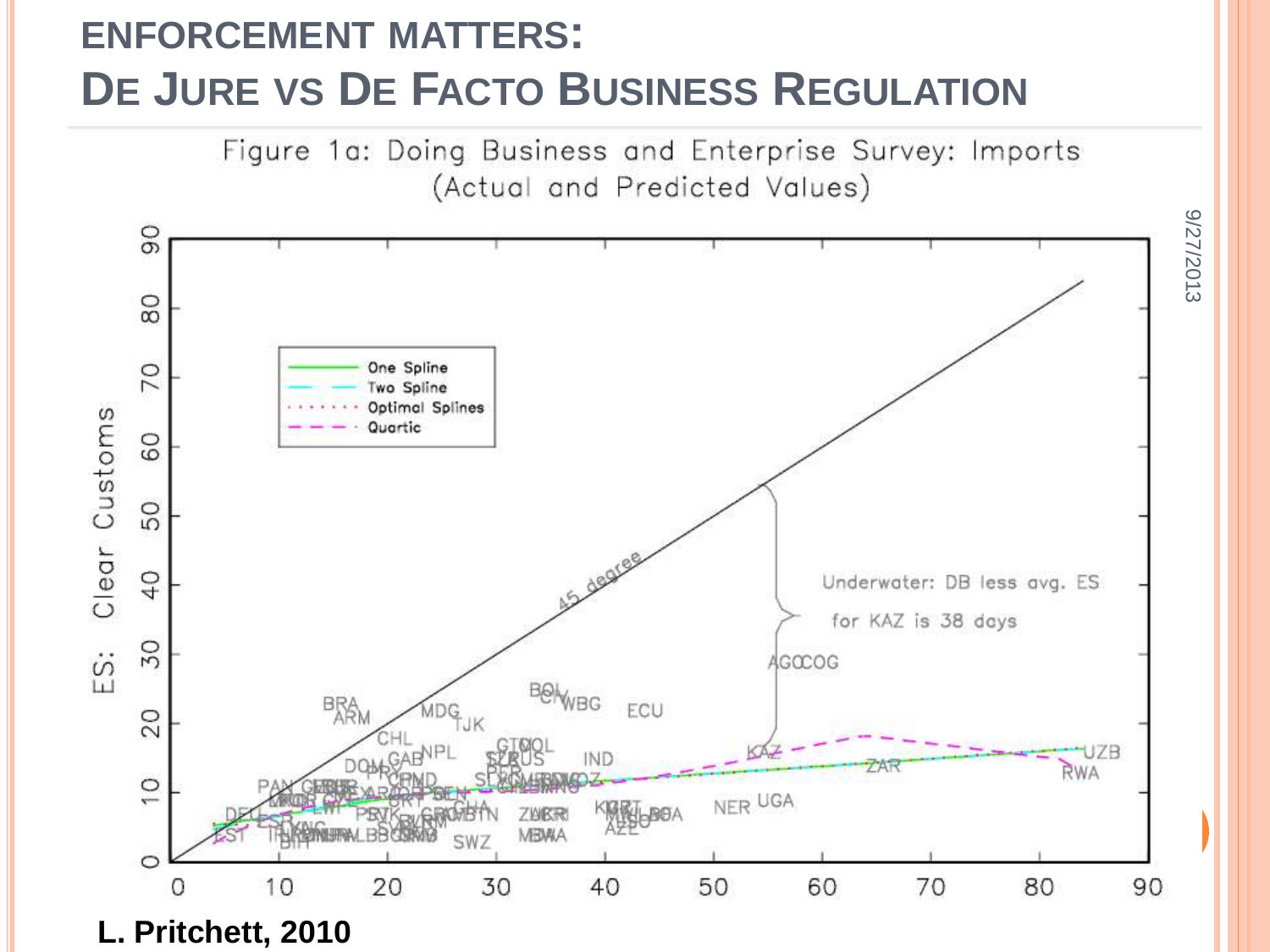## **ASSESSING IMPACT OF REGULATORY REFORMS: DE JURE VS DE FACTO**

Figure 6a: Changes in DB times to clear customs – and changes in averages reported in ES surveys conducted before and after the reform



**8**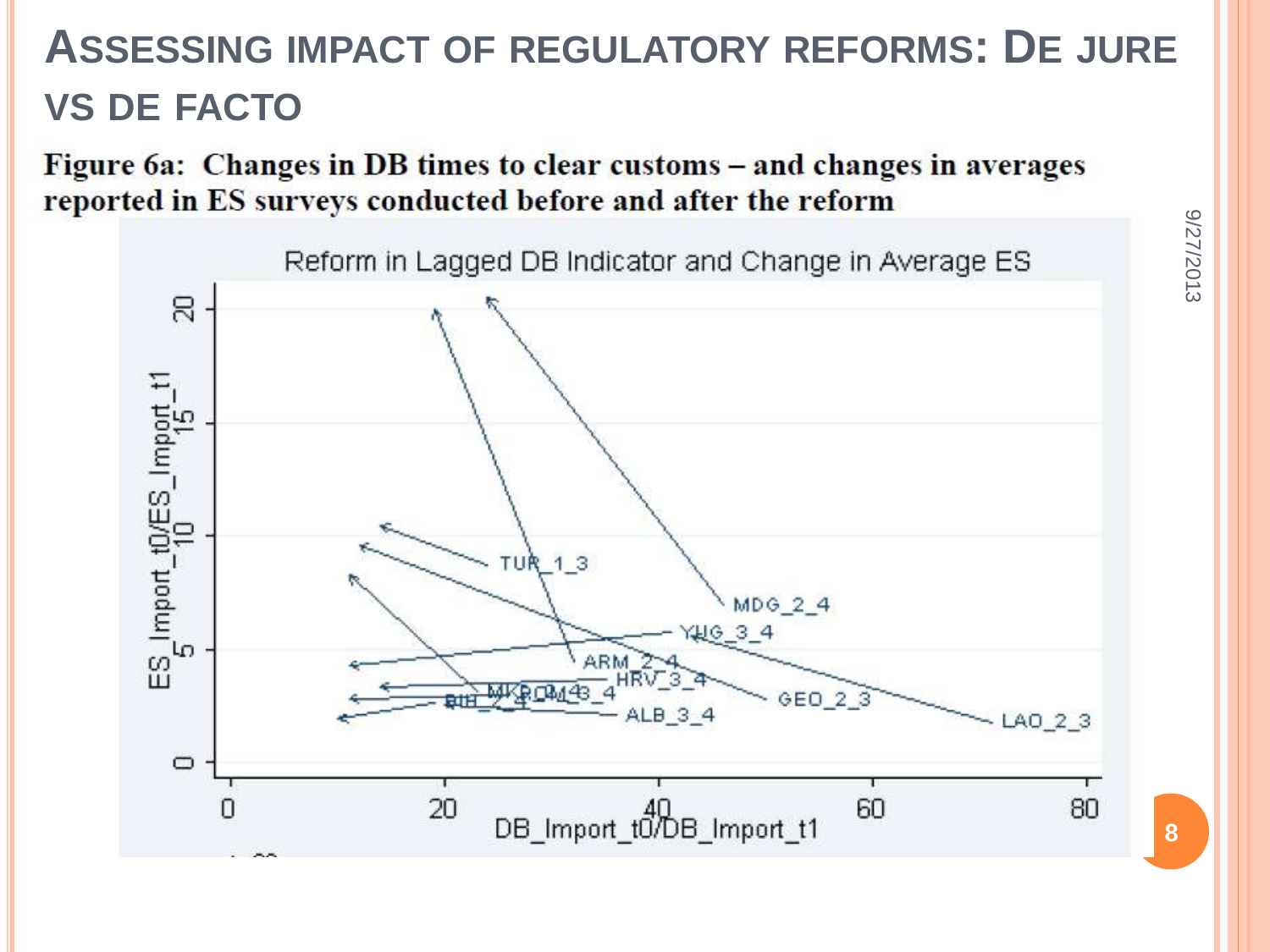# **FOUR CRITICAL DIMENSIONS**

(I) **Competition**—the ease of entry of products and firms into the national market and production space and the maintenance of a level playing field;

(II) **Operations**—the ability of entrepreneurs to discover business opportunities, establish firms to take advantage of them, enter into contracts, resolve disputes, and operate firms with low costs of regulatory compliance;

(III) **Expansion**—conditions for firms to grow and work at a profitable scale; and

(IV) **Exit**—the environment created for risk-taking and firmcreation by establishing effective insolvency and bankruptcy environments and minimizing the firm's costs of shifting resources among product lines and locations.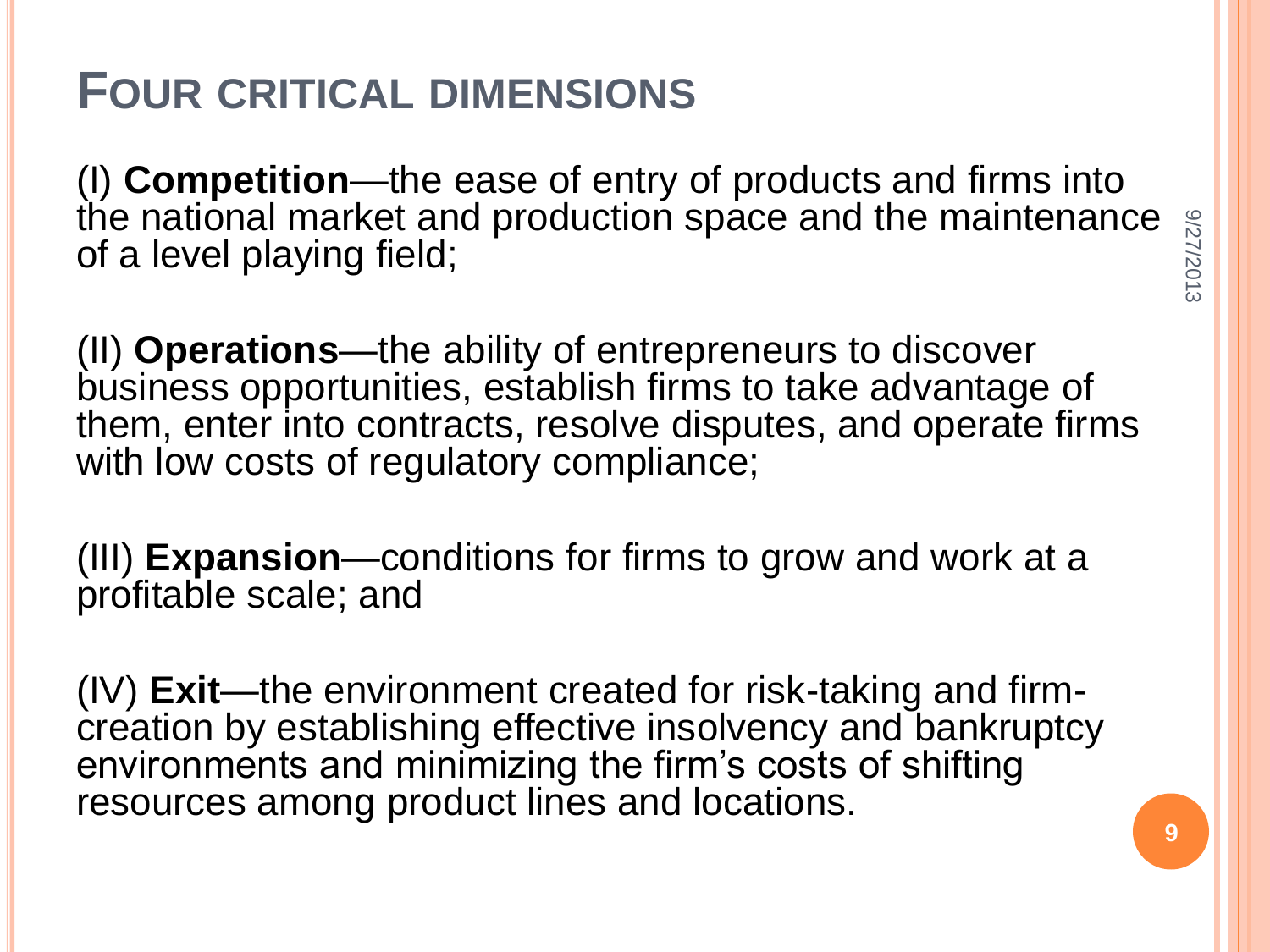### 2/27/2013 9/27/2013

## **CONCLUSION**

#### **Mapping the regulatory framework**

- Across the three tiers of government
- Identifying overlaps, obsolescence, negative interactions
- Mapping enforcement capacity/effectiveness/consistency

#### **Assessing distributional and actual impact of reforms**

- Capturing de facto experience at receiving end
- Measuring threshold effect (avoiding stunting effect of eligibility criteria)

#### **Puller Business regulation as policy tool**

- Aiming at market integration
- Factoring in policy objectives (gender equality, industrial development, job creation, etc.)
- Opting between alternative policy options (e.g. tax expenditures vs. tax relief)
- Business regulation as service delivery (reducing transaction costs)

#### **Building on successful initiatives/reforms**

- Focusing on the lower tiers of governments and emulating best performers
- Business regulation as services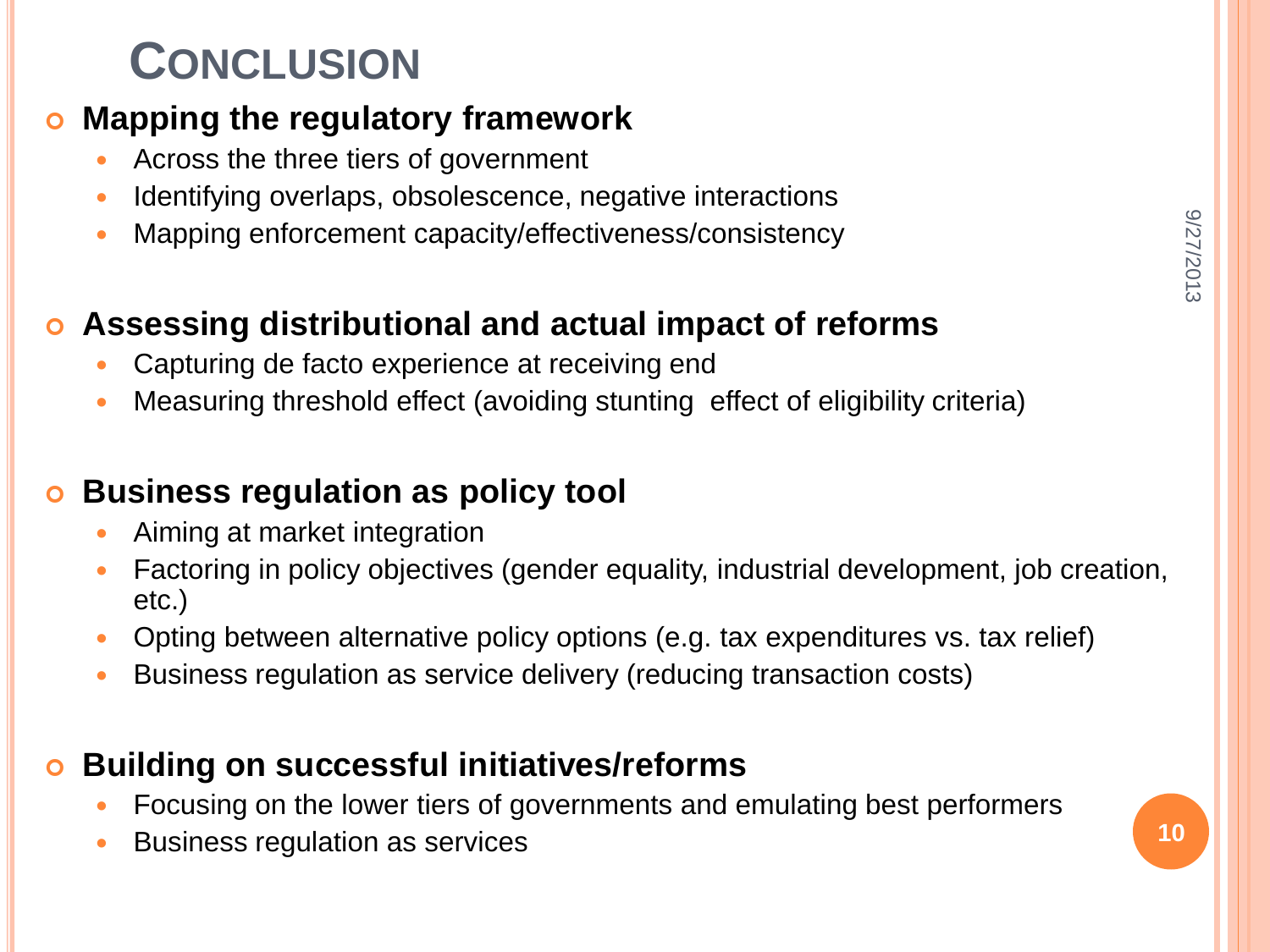### ENHANCING WOMEN PARTICIPATION IN BUSINESS A NEED FOR REGULATION ?

Figure 7: Relationship between the Global Competitiveness Index 2012-2013 and the Global Gender Gap Index 2012



**Global Gender Gap Report, 2012**